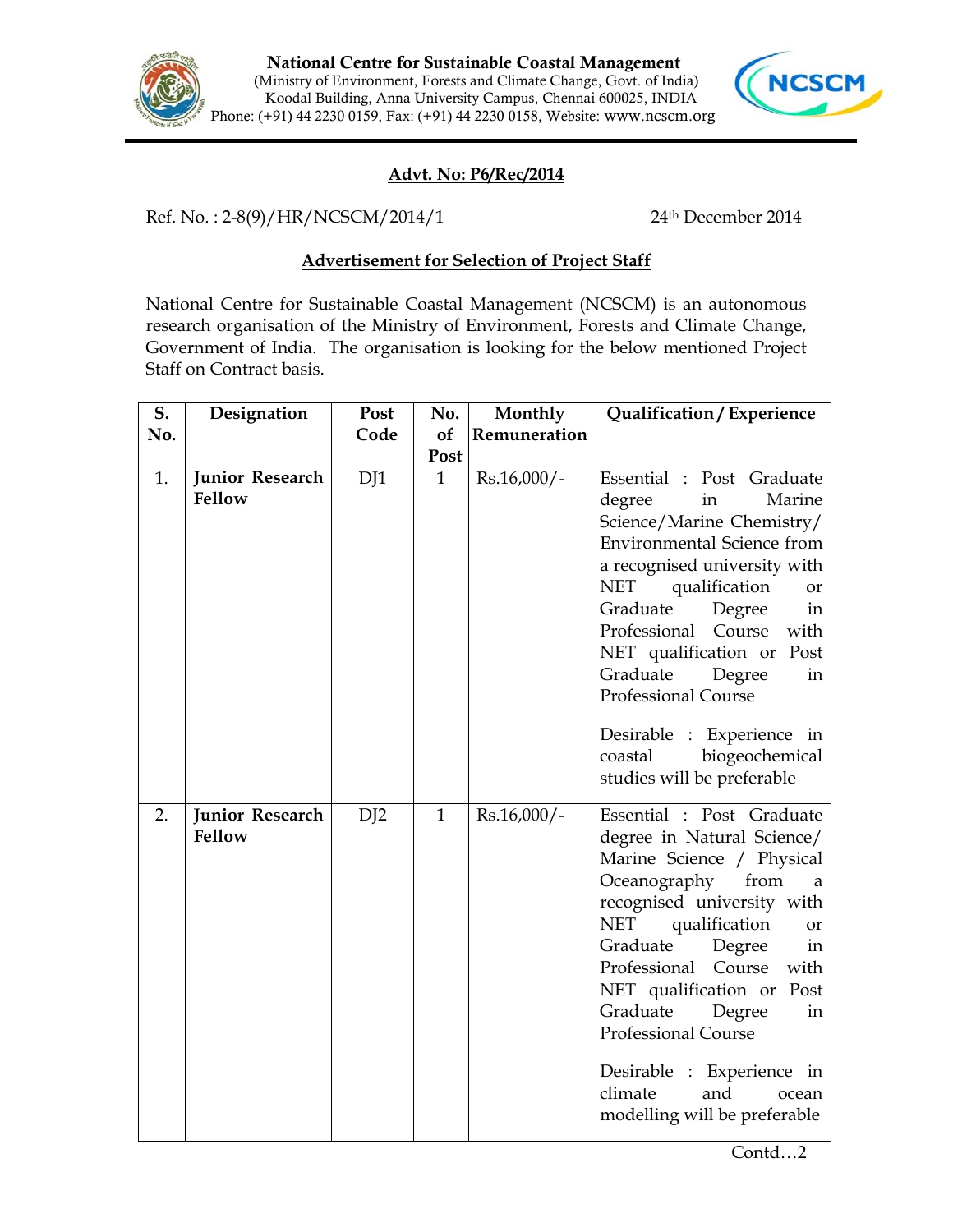|--|--|

| S.  | Designation                      | Post | No.          | Monthly       | Qualification / Experience                                                                                                                                                                                                                                                                                                                                                                                                                                                                     |
|-----|----------------------------------|------|--------------|---------------|------------------------------------------------------------------------------------------------------------------------------------------------------------------------------------------------------------------------------------------------------------------------------------------------------------------------------------------------------------------------------------------------------------------------------------------------------------------------------------------------|
| No. |                                  | Code | of           | Remuneration  |                                                                                                                                                                                                                                                                                                                                                                                                                                                                                                |
|     |                                  |      | Post         |               |                                                                                                                                                                                                                                                                                                                                                                                                                                                                                                |
| 3.  | <b>Junior Research</b><br>Fellow | TJ1  | $\mathbf{1}$ | $Rs.16,000/-$ | Essential : Post Graduate<br>in<br>Public<br>degree<br>Administration/ Economics/<br>Sociology / Management /<br>Statistics / any other social<br>science from a recognised<br>university<br>with<br><b>NET</b><br>qualification<br>or Graduate<br>Degree in Professional Course<br>with NET qualification or Post<br>Graduate Degree<br>in<br><b>Professional Course</b><br>Desirable : Experience in socio-<br>economic data collection /<br>analysis with software skills is<br>preferable. |
| 4.  | <b>Junior Research</b><br>Fellow | TI2  | $\mathbf{1}$ | $Rs.16,000/-$ | Essential : Post<br>Graduate<br>degree in<br>Geology<br>Geography / Marine Geology<br>from a recognised university<br>with NET qualification<br>or<br>Graduate<br>Degree<br>in<br>Professional Course with NET<br>qualification or Post Graduate<br>Degree in Professional Course<br>Desirable : Experience<br>in<br>geomorphological<br>coastal<br>studies with GIS knowledge is<br>preferable.                                                                                               |
| 5.  | Project<br>Assistant             | DP1  | $\mathbf{1}$ | $Rs.12,000/-$ | Essential : Graduate degree in<br>any Science from a recognized<br>university or equivalent                                                                                                                                                                                                                                                                                                                                                                                                    |
| 6.  | Project<br>Assistant             | TP1  | $\mathbf{1}$ | $Rs.12,000/-$ | Essential : Graduate in any<br>Social<br>Science<br>from<br>a<br>recognized<br>university<br>or<br>equivalent                                                                                                                                                                                                                                                                                                                                                                                  |

Contd…3